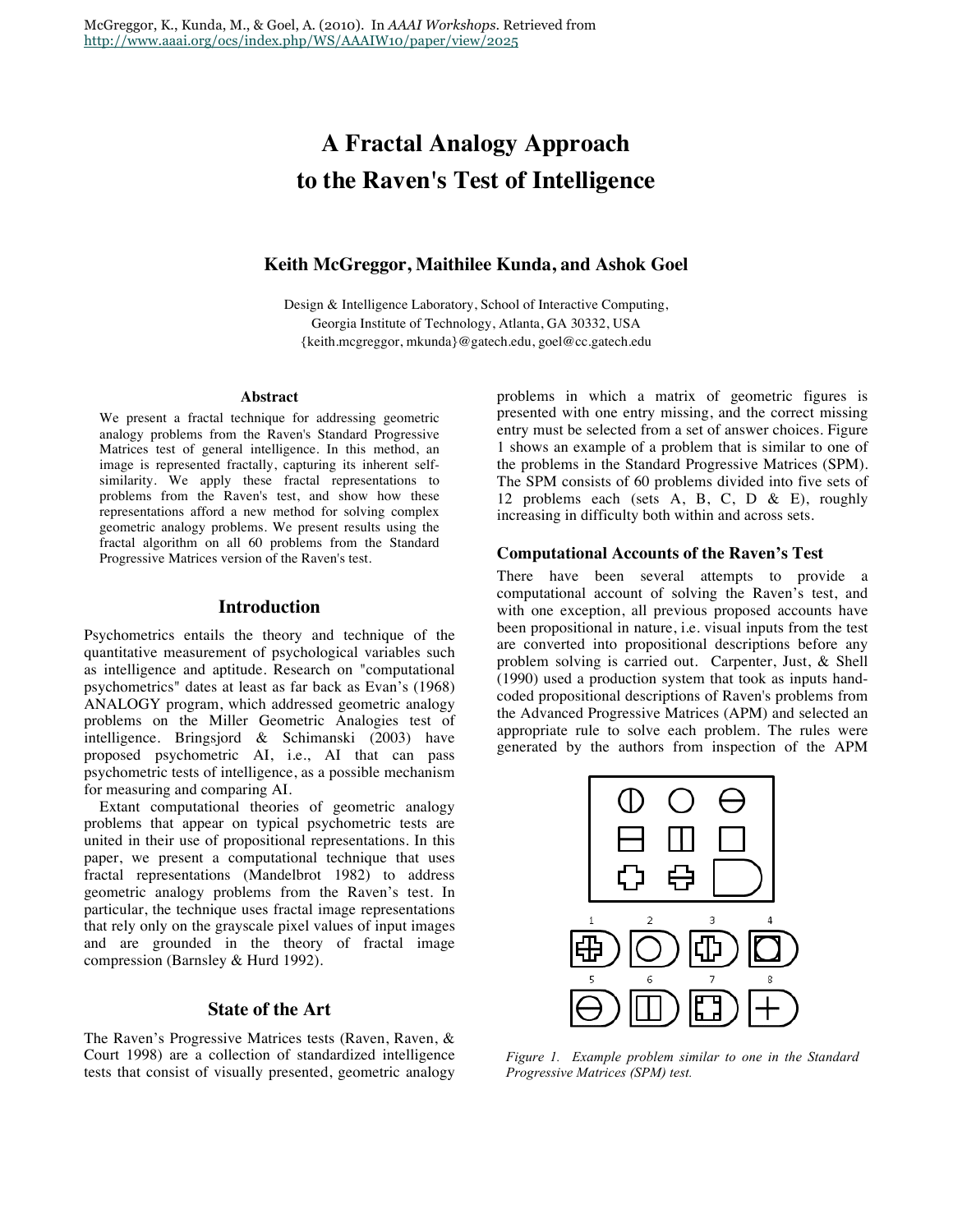beforehand and validated in experimental studies of subjects taking the test with verbal reporting of solution strategies. Their program correctly solved 32 of 34 problems on the APM, scoring as well as high-performing college students did on the test.

Bringsjord and Schimanski (2003) used a theoremprover system to solve selected Raven's problems stated in first-order logic, although the system appears never to have been tested on any of the complete Raven's tests. Lovett, Forbus, & Usher (2007) developed a system that combined automated sketch understanding with the structuremapping technique for analogy to solve problems from the Standard Progressive Matrices (SPM) test. This system took as inputs problem entries sketched in Powerpoint as segmented shape objects and translated these shapes into propositional descriptions of each entry. Then, a two-stage structure-mapping process was used to select the answer which most closely fulfilled inferred analogical relations in the matrix entries. This system was tested on sets B and C from the SPM and solved 12 and 10 of the 12 problems in each set, respectively. (It is not clear how this performance might compare to that of humans without results from the other three sets.)

In all of these computational methods, the problem solving strategy is propositional, regardless of whether the system takes propositional inputs to begin with or takes visual inputs and automatically converts them to propositions. However, insofar as we can tell, there is little in the Raven's tests that requires a purely propositional account for all problems. In fact, Hunt (1974) gave a theoretical account of the information processing demands of certain problems from the Advanced Progressive Matrices (APM), in which he proposed that two qualitatively different solution algorithms—"Gestalt," which uses visual representations and perceptually based operations, and "Analytic," which uses feature-based representations and logical operations—could yield identical results on at least portions of the test. However, these two algorithms were never implemented.

#### **Computational Methods for Visual Analogies**

Outside computational psychometrics, Gross & Do (2000) describe a heuristic program that retrieves design drawings from a library similar to a sketch drawn by hand. Yaner & Goel (2006) describe a computer system that uses partial constraint satisfaction to retrieve design drawings from a library similar to an input drawing generated by a vectorgraphics tool. Croft & Thagard (2002) describe a computer program that generates analogical mappings between visuospatial representations of target and source problems. Davies, Goel, & Yaner's (2009) Proteus system not only generates mappings between visuospatial representations of target and source problems, but also transfers problemsolving procedures from the source to the target problem. Hofstadter & McGraw's (1995) Letter Spirit program takes a stylized seed letter as input (e.g., f but with the crossbar suppressed) and outputs an entire font, from a to z, in the same style as the seed. Again, the extant computational models of visual analogy are united in their use of propositional representations.

#### **Prior Work on Visual Analogies**

We are unaware of any previous work on using fractal representations to address either geometric analogy problems of any kind or other intelligence test problems. However, there has been some work in computer graphics on image analogies for texture synthesis in image rendering. Consider the problem in which, given an image A and its filtered rendering A′, the goal is to render a different image B in the same style as A′. For this class of problems, Hertzmann et al. (2001) describe a technique that abstracts the textural filter between A and A′ and then applies it to B to generate the desired image B′. The technique uses a Gaussian pyramid technique to construct a multi-scale image and then determines features for individual pixels in this image by examining luminance distributions in pixel neighborhoods.

Both the class of problems of we address and the fractal technique we have designed differ significantly from those of Hertzmann, et al. We explicitly represent each image fractally and use this representation to determine its transfer. As a result, the underlying pixels, while significant in determining a match, become irrelevant for transfer, because the collage theorem (see below) guarantees convergence into the target irrespective of the source. Further, our method determines similarity between two images via systematic recall and construction of feature sets. Finally, the features our method extracts from the fractal encodings are indicative of both geometric and colorimetric properties.

#### **Our Current Work**

The main goal of our work was to evaluate whether the Raven's Standard Progressive Matrices test could be solved using purely visual representations, i.e. without converted the image inputs into propositional descriptions during any part of the reasoning process. We use fractal representations, which encode transformations between images, as our primary non-propositional representation of problem information.

Our system operates on problem inputs that have been scanned directly from a hard copy of the Raven's test and contain the usual rough alignments and pixel-level artifacts. Problem entries are converted to fractal representations as described in the next section, and relationships among these fractal representations are used to choose the best answer. At no point during the solution process are inputs converted to any kind of propositional form in terms of shapes, colors, lines, edges, or any other visually segmented entity; only the raw RGB pixel values are used. Now, we describe in detail the fractal solution algorithm and results showing the performance of this system on all 60 problems from the SPM test.

Earlier (McGreggor, Kunda, & Goel 2010) we had proposed the use of fractal analogies to address problems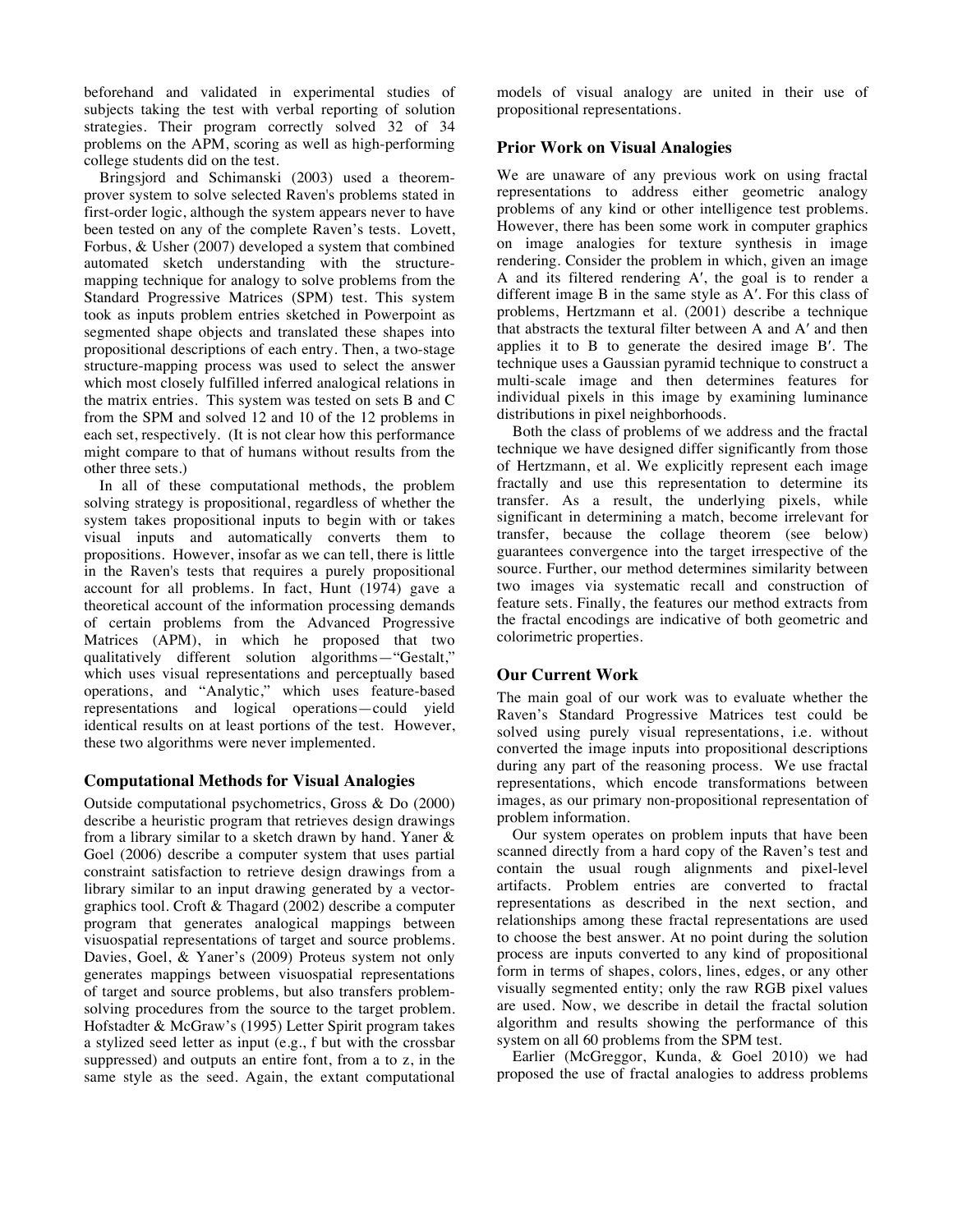on the Raven's test. In this paper, for the first time, we describe the technique we have developed and present actual results for problems on the Raven's test.

### **Fractal Representations**

Consider the general form of an analogy problem as:

*A : B :: C : ?*

For visual analogy, we can presume each of these analogy elements to be a single image. Some unknown transformation *T* can be said to transform image A into image B, and likewise, some unknown transformation *T′* transforms image C into the unknown answer image.

The central analogy in the problem may then be imagined as requiring that *T* is analogous to *T′*. In other words, the answer will be whichever image D yields the most analogous transformation. Using fractal representations, we shall define the most analogous transform *T′* as that which shares the largest number of fractal features with the original transform *T*.

#### **Mathematical Basis**

The mathematical derivation of fractal image representation expressly depends upon the notion of real world images, i.e. images that are two dimensional and continuous (Barnsley & Hurd, 1992). A key observation is that all naturally occurring images we perceive appear to have similar, repeating patterns. Another observation is that no matter how closely you examine the real world, you find instances of similar structures and repeating patterns. These observations suggest that it is possible to describe the real world in terms other than those of shapes or traditional graphical elements—in particular, terms which capture the observed similarity and repetition alone.

Computationally, determining fractal representation of an image requires the use of the fractal encoding algorithm. The collage theorem (Barnsley & Hurd, 1992) at the heart of the fractal encoding algorithm can be stated concisely:

*For any particular real world image D, there exists a finite set of affine transformations T which, if applied repeatedly and indefinitely to any other real world image S, will result in the convergence of S into D.*

We now present the fractal encoding algorithm in detail.

#### **The Fractal Encoding Algorithm**

Given an image D, the fractal encoding algorithm seeks to discover the set of transformations  $\overline{T}$ . The algorithm is considered "fractal" for two reasons: first, the affine transformations chosen are generally contractive, which leads to convergence, and second, the convergence of S into D can be shown to be the mathematical equivalent of considering D to be an attractor (Barnsley & Hurd, 1992).

The steps for encoding an image D in terms of another image S are shown in Algorithm 1. The decomposition of D into smaller images can be achieved through a variety of methods. In our present implementation, we merely choose

to subdivide D in a regular, gridded fashion, typically choosing a grid size of either 8x8 or 32x32 pixels. Alternate decompositions could include irregular subdivisions, partitioning according to some inherent colorimetric basis, or levels of detail.

#### **Decompose D into a set of N smaller images {d1, d2, d3, ..., dn}. These individual images are sets of points.**

#### **For each image di:**

• Examine the entire source image S for an equivalent image s<sub>i</sub> such that an affine transformation of  $s_i$  will result in  $d_i$ . This affine transformation will be a 3x3 matrix, as the points within s<sub>i</sub> and d<sub>i</sub> under consideration can be represented as the 3D vector <x, y, c>

Algorithm 1. Fractal Encoding

# **Searching and Encoding**

The search of the source image S for a matching fragment is exhaustive, in that each possible correspondence  $s_i$  is  $\frac{1}{2}$  considered regardless of its prior use in other discovered transforms. Also, for each potential correspondence, each transformation under a restricted set of similitude transformations is considered. A similitude transformation is a composition of a dilation, orthonormal transformation, and translation. Our implementation presently examines each potential correspondence under identity (I), horizontal (HF) and vertical (VF) reflections, and 90° (R90), 180° (R180), and 270° (R270) orthonormal rotational transformations. We fix our dilation at a value of either 1.0 or 0.5, depending upon whether the source and target image are identical. The translation is found as a consequence of the search algorithm.

Once a transformation has been chosen, we construct a compact representation of it called a fractal code. A fractal code T<sub>i</sub> is a 5-tuple,  $\langle s_x, s_y \rangle$ ,  $d_x - s_x$ ,  $d_y - s_y$ ,  $k, c \rangle$ , where  $\langle s_x, s_y \rangle$  is the location of the leftmost and topmost pixel in  $s_i$ ; <d<sub>x</sub>, d<sub>y</sub>> is the location of the left most and top most pixel in  $d_i$ ;  $k \in \{I, HF, VF, R90, R180, R270\}$  indicates which affine transformation is to be used; and c  $\in$  [ -255, 255 ] indicates the overall color shift to be added uniformly to all elements in the block.

Note that the choice of source image S is arbitrary. Indeed, the image D can be fractally encoded in terms of itself, by substituting D for S in the algorithm. Although one might expect that this substitution would result in a trivial encoding (in which all fractal codes correspond to an identity transform), in practice this is not the case, for we want a fractal encoding of D to converge upon D regardless of chosen initial image. For this reason, the size of source fragments considered is taken to be twice the dimensional size of the destination fragment, resulting in a contractive affine transform. Similarly, color shifts are made to contract. The fractal encoding algorithm, while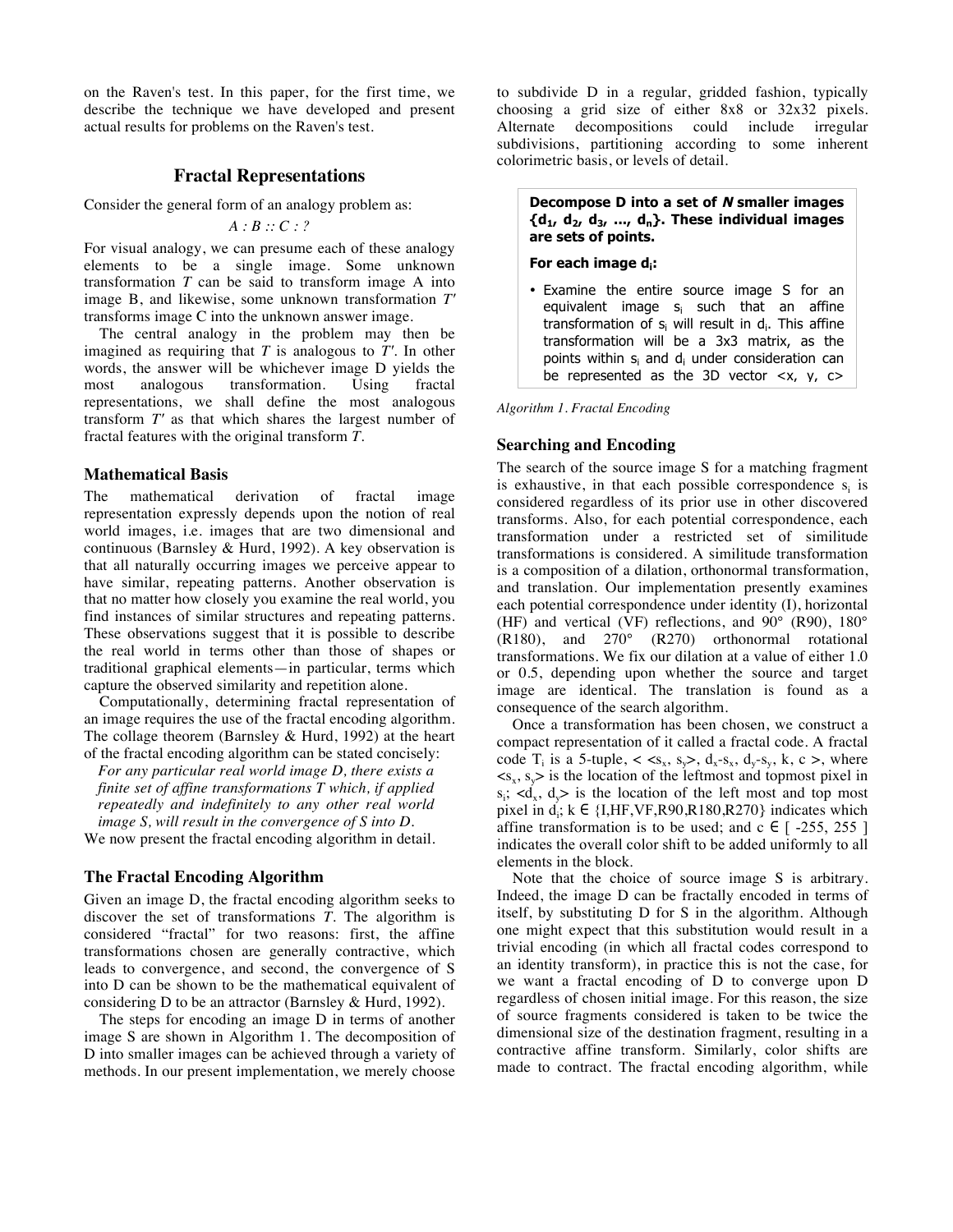computationally expensive in its exhaustive search, transforms a real world image into a much smaller set of fractal codes, which form, in essence, an instruction set for reconstituting the image.

#### **Determining Fractal Features**

As we have shown, the fractal representation of an image is a set of specific affine, similitude transformations, i.e. a set of fractal codes, which compactly describe the geometric alteration and colorization of fragments of the source image that will collage to form the destination image. While it is tempting to treat contiguous subsets of these fractal codes as features, we note that their derivation does not follow strictly Cartesian notions (e.g. adjacent material in the destination might arise from strongly nonadjacent source material). Accordingly, we consider each of these fractal codes independently, and construct candidate fractal features from individual codes.

In our present implementation, each fractal code  $\langle \, \langle s_{x}, \, \rangle$  $s_y$ ,  $d_x-s_x$ ,  $d_y-s_y$ , k, c > yields a small set of features, generally formed by constructing subsets of the tuple. These features are determined in a fashion to encourage both position-, affine-, and colorimetric-agnosticism, as well as specificity. In the present implementation of our algorithm, we generate  $P(5,2)+P(5,3)+P(5,4) = 85$  distinct features for each fractal code, where P(n, m) refers to the permutation equation.

#### **A Fractal Process for Geometric Analogy**

To find analogous transforms, our algorithm first visits memory to retrieve a set of candidate solution images D to form candidate solution pairs in the form <C, D>. For each candidate pair of images, we generate the fractal encoding of the candidate image D in terms of the former image C. As we illustrated earlier, from this encoding we are able to generate a large number of fractal features per transform. We store each transform in a memory system, indexed by and recallable via each associated fractal feature.

To determine which candidate image results in the most analogous transform to the original problem transform *T*, we first fractally encode that relationship between the two images A and B. Next, using each fractal feature associated with that encoding, we retrieve from the memory system those transforms previously stored as correlates of that feature (if any). Considering the frequency of transforms recalled, for all correlated features in the target transform, we then calculate a measure of similarity.

This metric reflects similarity as a comparison of the number of fractal features shared between candidate pairs taken in contrast to the joint number of fractal features found in each pair member (Tversky 1977). In our present implementation, the measure of similarity S between the candidate transform *T′* and the target transform *T* is calculated using the ratio model:

$$
S(T,T') = f(T \cap T') / [f(T \cap T') + \alpha f(T-T') + \beta f(T-T)]
$$

where  $f(X)$  is the number of features in the set  $X$ . As we progressed in our experiments, we found that significant discrimination between candidate answers could be found by setting  $\alpha = 1.0$  and  $\beta = 0.0$ . Our final formula for similarity thus becomes:

$$
S(T,T') = f(T \cap T')/f(T)
$$

This calculation determines the similarity between unique pairs of transforms. However, the Raven's test, even in its simplest form, poses an additional problem in that many such pairs may be formed.

**Reconciling Multiple Analogical Relationships** Roughly 40% of the Raven's Standard Progressive Matrices (SPM) test contains 2x2 matrix problems; the remaining 60% contains 3x3 matrices. In 2x2 problems, there are two apparent relationships for which analogical similarity must be calculated: the horizontal relationship and the vertical relationship. Closer examination of such problems, however, reveals two additional relationships which must be shown to hold as well: the two diagonal relationships. Furthermore, not only must the "forward" version of each of these relationships be considered but also the "backward" or inverse version. Therefore for a 2x2 Raven's problem, we must determine eight separate measures of similarity for each of the possible candidate solutions.

The 3x3 matrix problems from the SPM introduce not only more pairs for possible relationships but also the possibility that elements or subelements within the images exhibit periodicity. The number of potential analogical relationships blooms significantly beyond that of the simpler 2x2 form. In the present implementation of our system, we consider 48 of these relationships concurrently.

**Relationship Space** For each candidate solution, we consider the similarity of each potential analogical relationship as a value upon an axis in a large "relationship space." The dimensionality of this space is determined by the problem at hand: for 2x2 problems, the space is 8 dimensional; for 3x3 problems, the space is (at least) 48 dimensional. We currently do not favor any particular relationship; that is, we do not, as an example, weight more decisively those values we find upon the horizontal relationships over those upon the vertical relationships.

**Treating Maximal Similarity as Distance** To specify the overall fit of a candidate solution, we construct a vector in this multidimensional relationship space and determine its length, using a Euclidean distance formula. The candidate solution with the longest vector length is chosen as the solution to the problem.

#### **Example**

Figure 2 shows an example problem with four candidate answers. The fractal algorithm begins by determining the fractal encoding of each of the exhibited relationships in the problem, along with their possible analogous answer pairing. For example, we have a pairing of the upper left and the upper right images (one block, two blocks), for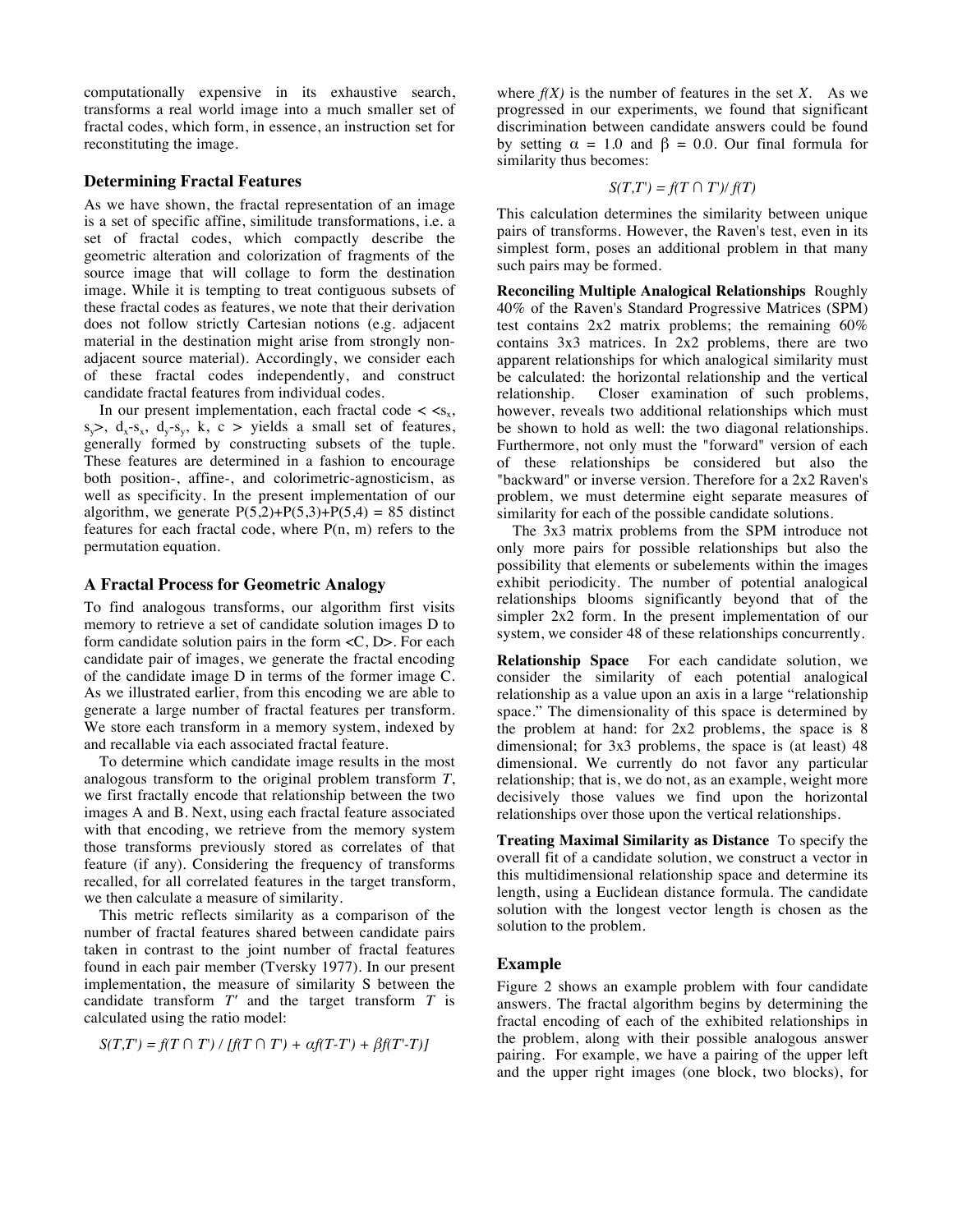which we would examine an analogous pairing of the lower right image (one circle) with each of the four answer choices (A, B, C, and D).



*Figure 2. Example problem to illustrate fractal algorithm.*

The steps for determining the fractal representation are the same for each of the pairings. For this example, we consider how the lower left image (one circle) might be encoded as a pairing with answer choice B (two circles).

First we decompose the target image into blocks. Each image is 231x231 pixels, and we shall break the image into 16x16 pixel blocks, padding the image as necessary to make for a whole number of blocks. This results in 15x15  $= 225$  blocks that completely tessellate the target image.

Next, for each of the target blocks, we examine the source image for the best possible matching similitude transformation. In this example, block #85 most closely matches a block in the source image which has <<140, 89 $>$ , <144, 80 $>$ , R90, +1 $>$  as its fractal code (meaning "move the source area from <140,89> to a target area at  $\langle 144, 80 \rangle$ , rotating 90 $^{\circ}$ , and adjust the average grayscale value of each pixel by  $+1$ ). The fractal representation of the transformation from "one circle" to "two circles" is the set of all 225 of these fractal codes (one fractal code for each block in the target image).



*Figure 3. Illustration of block matching across images.*

For each pairing, we create features from permutations of aspects of each of the 225 fractal codes, and we use each of these features as a retrieval key, storing the pairing into a memory system. Note that while we generate 85 distinct features from each of the codes, a particular key might be redundant, so the number of overall keys (that is, features) with which we index a pairing is likely to be less than the expected maximum of  $225x85 = 19125$  possible features. As an example, for the "one circle" / "two circle" pairing, we find that there are 1563 unique features.

To answer the problem, we first calculate the similarity metric for each of the candidate pairings, within each of the eight relationships present in this problem. For simplicity, we consider here only the top horizontal transformation ("one block" becomes "two blocks") and how it corresponds to the transformation of the lower right image ("one circle") into each of the candidate answers. We shall label this comparison between these transformations "Relation1." We have these calculated similarity metrics for the candidates, for Relation1:

| A: $584/(584 + 1.0*799 + 0.0*927) = 0.422$ |  |  |
|--------------------------------------------|--|--|
|                                            |  |  |

- B:  $778/(778 + 1.0*605 + 0.0*785) = 0.563$
- C:  $842/(842 + 1.0*541 + 0.0*638) = 0.609$ D:  $607/(607 + 1.0*776 + 0.0*961) = 0.439$

As an example, the top horizontal transformation has 1383 features and Answer A's Relation1 has 1511 features. 584 of these features the two share in common. Thus, the intersection feature count is 584, and we divide that by the feature count of the horizontal transformation (1383), to arrive at the Relation1 similarity value of 0.422.

We continue to calculate similarities for each answer, for each of the eight relationships, which leads to a 8-tuple similarity vector in relationship space for each answer:

A:<0.422, 0.601, 0.527, 0.713, 0.427, 0.408, 0.418, 0.462> B:<0.563, 0.639, 0.762, 0.693, 0.489, 0.446, 0.568, 0.670> C:<0.609, 0.639, 0.797, 0.687, 0.484, 0.449, 0.608, 0.701> D:<0.439, 0.609, 0.529, 0.738, 0.436, 0.431, 0.439, 0.464>

We then calculate the Euclidean distance for each vector:

A overall similarity  $= 1.436$ B overall similarity  $= 1.731$ C overall similarity  $= 1.784$ D overall similarity  $= 1.474$ 

We thus determine that the most similar answer, and the fractal algorithm's solution to the problem, is answer C.

#### **Results on the Raven's Test**

To create inputs for the fractal algorithm, each page from the SPM test booklet was scanned, and the resulting greyscale images were rotated to roughly correct for page alignment issues. Then, the images were sliced up to create separate image files for each entry in the problem matrix and for each answer choice. These separate images were the inputs to the fractal algorithm for each problem; no futher image processing or cleanup was performed, despite the presence of numerous pixel-level artifacts and minor alignment issues. The fractal algorithm attempted to solve each SPM problem independently, i.e. no information was carried over from problem to problem.

#### **Performance on the SPM**

There are three main assessments that can be made following the administration of the SPM to an individual: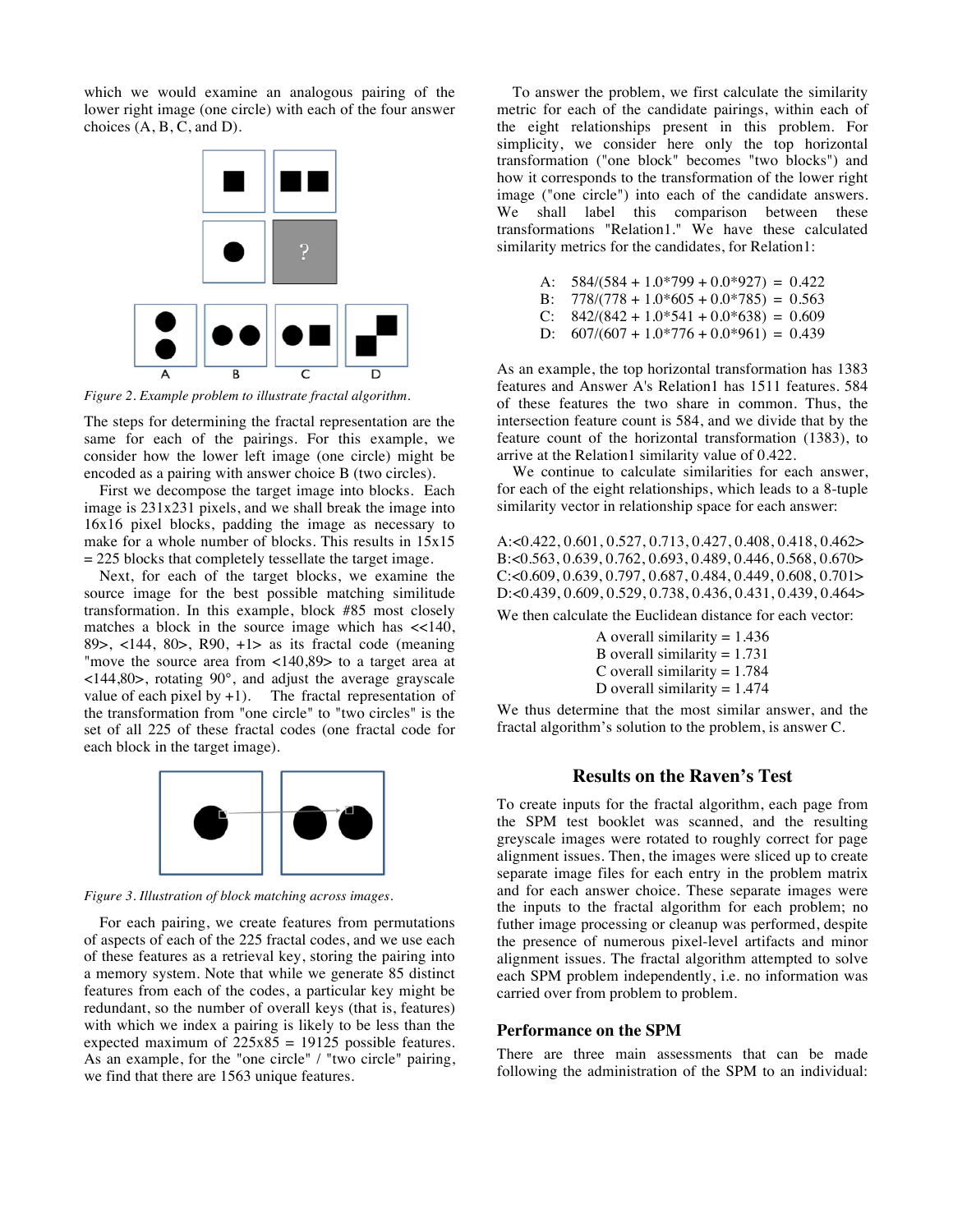the total score, which is given simply as the number of correct answers; an estimate of consistency, which is obtained by comparing the given score distribution to the expected distribution for that particular total score; and the percentile range into which the score falls, for a given age and nationality (Raven, Raven, & Court 1998).



*Figure 4. SPM scores ordered by set for fractal algorithm (dark) and human norms for given total score (light).*

The total score obtained by the fractal algorithm was 32 correct out of 60 problems. The score breakdown by set, along with the expected score composition for a total score of 32 are shown in Figure 4. A score is "consistent" if the difference between the actual score and the expected score for any given set is no more than  $+/- 2$  (Raven, Raven, & Court 1998). Inconsistent scores may result from test takers not understanding the test instructions, randomly guessing, or trying to choose incorrect answers to artificially lower the total score, for example. The score differences for the fractal algorithm on each set were no more than  $+/-1$ . For a human test-taker, this score distribution would indicate that the test results do provide a valid measure of the individual's general intellectual capacity. This score pattern illustrates that the results achieved by the algorithm fall well within typical human norms on the SPM.

Finally, the total score can be compared to age-group and national norms to determine percentile rankings. Using norms from the United States, we see that a total score of 32 corresponds to the 95th percentile for children around 7 years old, the 50th percentile for children around 9.5 years old, and the 5th percentile for children around16.5 years old (Raven, Raven, & Court 1998).

# **Conclusions**

We have described a fractal technique for addressing geometry analogy problems of the kinds that appear on many psychometric tests of human intelligence. This technique works directly on the visual inputs, without any need to extract propositional representations from them. We have applied the technique to the entire Raven's Standard Progressive Matrices test, and found that it successfully solves 32 of 60 problems. The performance of our program would place it at the 50th percentile for 9-10 year old children. We believe that the fractal technique described above can be enhanced significantly and we anticipate improved results in the near future.

Fractal representations are analogical representations in that they are structurally isomorphic to the images they represent. The collage theorem provides a rigorous characterization of this structural isomorphism: The tessellation of the destination image of each of the transforms and the subsequent search and discovery of a "best-fit" companionable partition of the source image for each tessellate can be viewed mathematically as a bijection mapping between the images. This mapping is accomplished via a similitude transform.

Similarity and analogy often have been viewed as central to theories of intelligence (e.g., Evans 1968). Hofstadter (1995), among others, has posited that analogy forms the core of human cognition. Fractal representations add the powerful idea of self-similarity. In fact, the nature of these representations places a strong emphasis on discovering self-similarity. In the fractal technique, each discovered self-similar mapping is rendered into feature fragments without bias or preference. The contractive nature of the transformations on the fractal representations guarantees convergence.

While the use of fractal representations is central to our technique, the emphasis upon visual recall in our solution afforded by features derived from those representations is also important. We take the position that placing candidate transformations into memory, indexed via fractal features, affords a new method of discovering image similarity. That images, encoded either in terms of themselves or other images, may be indexed and retrieved without regard to shape, geometry, or symbol, suggests that the fractal representation bears further exploration not only as regards solutions to problems akin to the RPM, but also to those of general visual memory and recall.

#### **References**

Barnsley, M. F., & Hurd, L. P. 1992. Fractal Image Compression. Boston, MA: A.K. Peters.

Bringsjord, S., & Schimanski, B. 2003. What is artificial intelligence? Psychometric AI as an answer. IJCAI, 18, 887–893.

Carpenter, P., Just, M., & Shell, P. 1990. What one intelligence test measures: a theoretical account of the processing in the Raven Progressive Matrices Test. Psychol. Review, 97, 404-31.

Croft, D., & Thagard, P. 2002. Dynamic imagery: A computational model of motion and visual analogy. In L. Magnani & N. J. Nersessian (Eds.), Model-based reasoning: Science, technology, values (pp. 259-274).